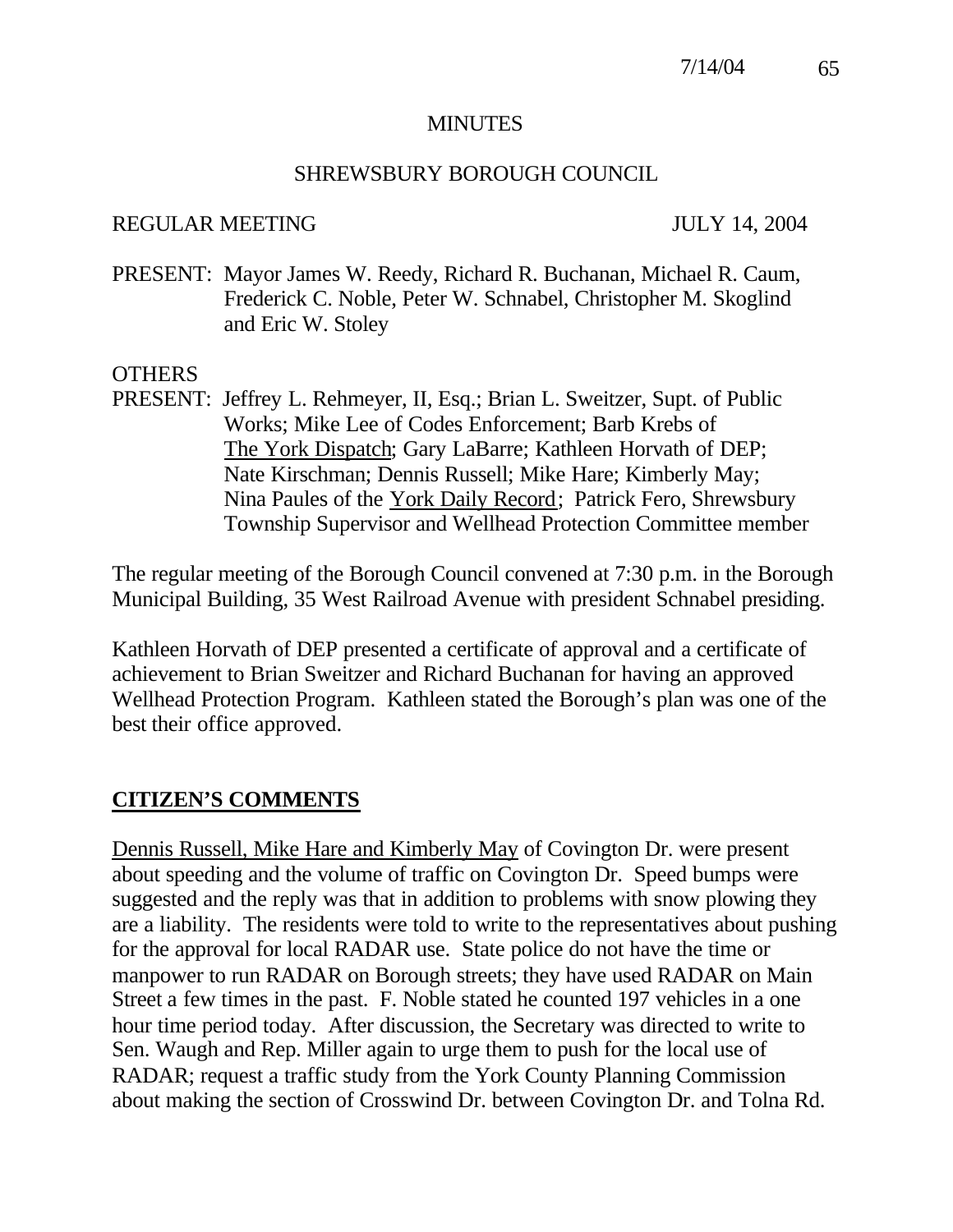a one way out; request a traffic study for three-way stop intersections on Covington Dr. at Sheffer Ave. and Brandywine Dr. We may ask for a study for a traffic signal at Main St. and Tolna Rd. Buck will ask the police department to place the speed trailer and/or park a car on Covington Dr. and to ask the State Police to do a RADAR check on Covington Dr.

Supervisor Fero stated he was in favor of making the small section of Crosswind Dr. one way and he would take that idea back to the other supervisors. It was suggested that Tolna Rd. should be widened and upgraded to promote that road as the bypass, rather than the development.

Gary LaBarre submitted a list of people who have keys for the EOC and front door.

Nate Kirschman stated that when the County upgrades the 911 system, all subscriber radios will need to be replaced. This includes fire police, fire radios, public works, base, mobile and handheld units. Nate will come back next month with the number of radios and the approximate cost so we can start budgeting over the next couple of years. The County may offer a bulk-purchase plan. Nate stated the Township has purchased a bus that is being made into a mobile command post for their EOC.

# **APPROVAL OF MINUTES**

E. Stoley moved to approve the minutes of the June 9 meeting.

R. Buchanan seconded. The motion carried with all in favor.

# **APPROVAL OF EXPENDITURES AND REPORT OF ACCOUNTS**

The expenditures and report of accounts for May will be done next month.

# **BILLS**

The bill list was presented for June. General account: check numbers 6186 thru 6238 totaling \$65,084.12; water account: check numbers 3001 thru 3023 totaling \$14,137.66; sewer account: check numbers 2545 thru 2564 totaling \$106,398.33;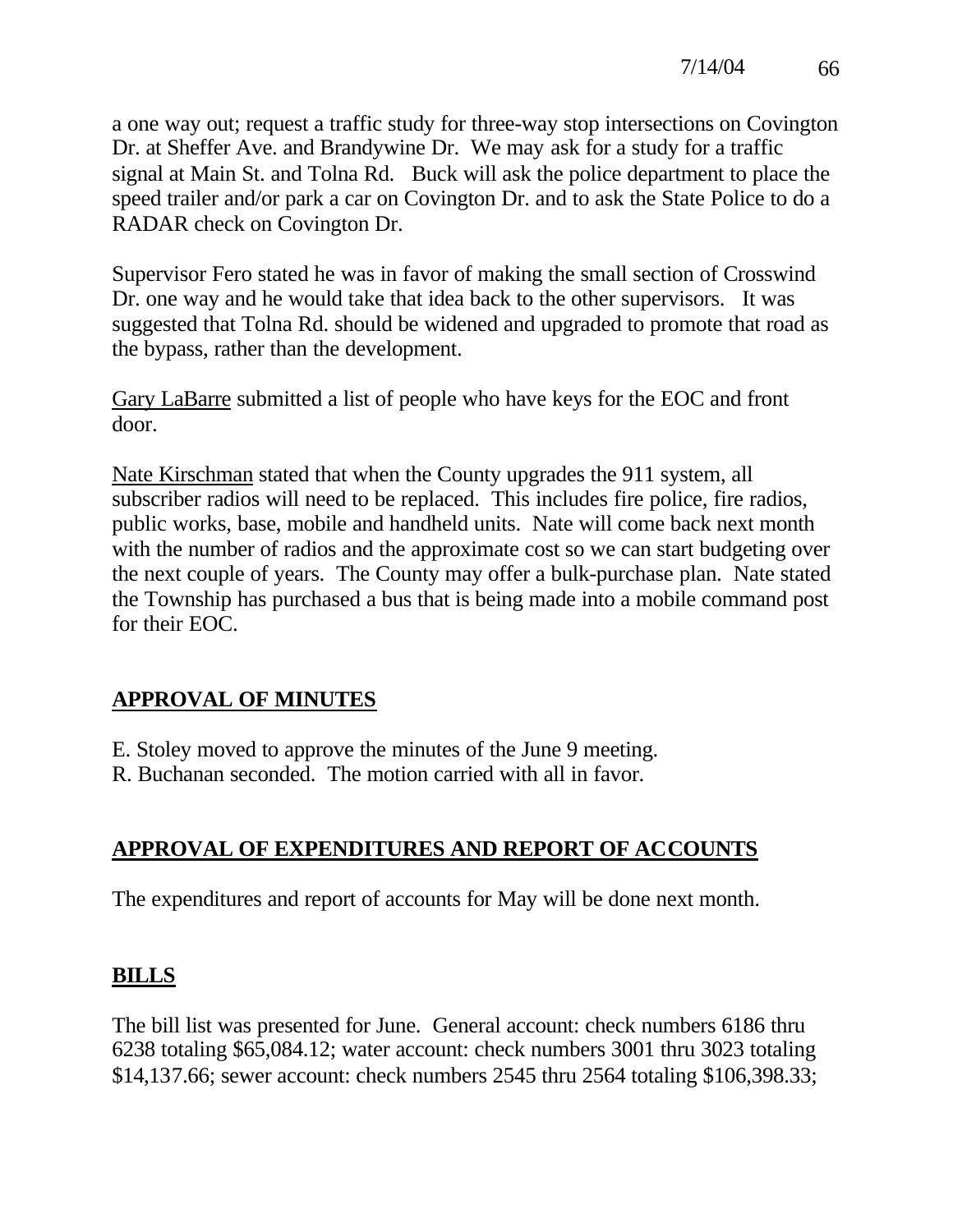highway aid check #626 for \$87.60. Total disbursements for the month were \$185,707.72.

F. Noble moved to approve the bill list for June.

M. Caum seconded. The motion carried with all in favor.

# **SUBDIVISION AND LAND DEVELOPMENT BUSINESS**

#### Deer Creek Development Reduction in Bond

Eng. Holley concurs the bond may be reduced by an amount of \$70,475.00 leaving a balance of \$59,640.00.

C. Skoglind moved to approve the reduction in the bond by an amount of \$70,475.00 leaving a balance of \$59,640.00. E. Stoley seconded. The motion carried with all in favor.

# **REPORTS**

#### Codes Enforcement – Mike Lee

Mike highlighted the activity report for June. The sign at Huff on N. Main St. no longer blinks but it is still red as they are having trouble getting white letters. The placement of numerous advertising signs for developments is solved. The company that puts the signs up was told they would be fined. The dumpster on Cardinal Dr. will be moved next week and Mike is working on getting the horse trailer moved.

#### Weaver Precast

Mike stated he and Sol. Rehmeyer are almost ready to move forward with the enforcement notice which will hopefully get the property owner to respond. The survey should be finished this week.

Mike mentioned he is losing an employee, Tony Paglia has resigned.

Dumpster at Market Square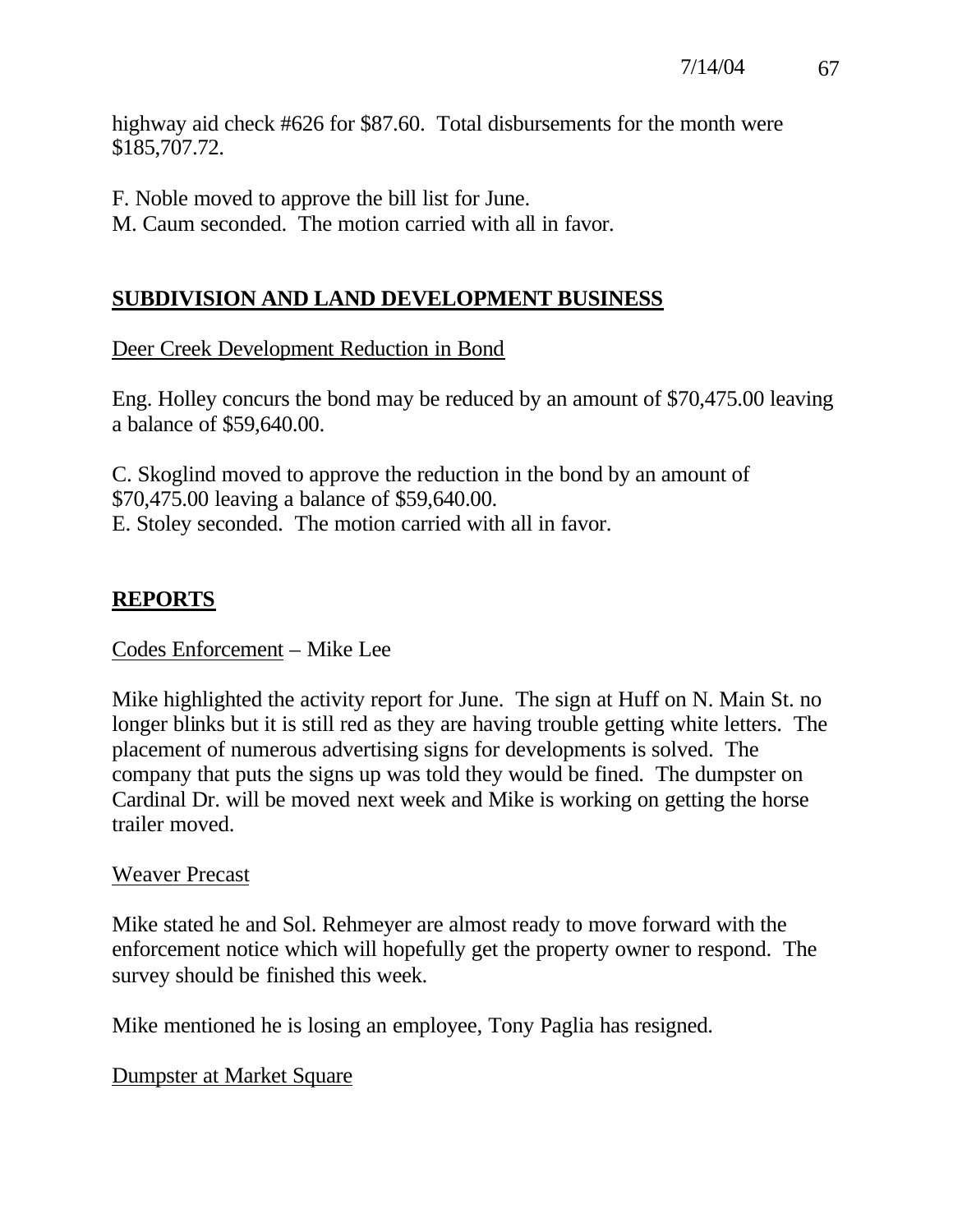One of the refuse haulers had been emptying dumpsters very early in the morning and Mike believes the problem is resolved.

## Rutter's Farm Store Relocation

F. Noble stated that at the staff review meeting this morning, Rutter's was told they could not move the farm store/gas pumps to the vacant bank building at Market Square because the property is in a Zone 2 of the wellhead protection overlay. Exhibit B of the wellhead ordinance may be ambiguous in that #1 lists Bulk Storage of Regulated Substances is not allowed in zone 1 and 2 and #12 lists Sales, and/or Storage of Fuels as a use in zone 2 under a special exception. Sol. Rehmeyer was asked to check on this to see if the exhibit needs to be corrected. It was never the intent to allow a gas station in a zone 2 and the gas station is considered a Bulk Storage of Regulated Substances use. Rutter's would like to upgrade their present location by installing new pumps and new tanks.

## Trees at Rear of 41 N. Main St.

The secretary was asked to send a letter to the homeowner to see if arrangements were made for the trees to be trimmed.

# **OTHER REPORTS**

# **Water & Sewer** – Richard R. Buchanan

## BH Computer

A scope of work was presented for programming to be done in order for reports to be generated to show the breakdown of customers by responsibility, quarterly consumption for each customer and the total consumption for all customers in each group. The customer groups will be: Borough-Borough; Borough-Township; Township-Township- and Hopewell Township. A second report will be generated showing all customers using more than one EDU. Billing will be at half the actual hours as another municipality may benefit from this in the future. The cost will not exceed 12 hours (\$1,080.00).

These reports are needed now and BH Computer will be told to go ahead with the programming.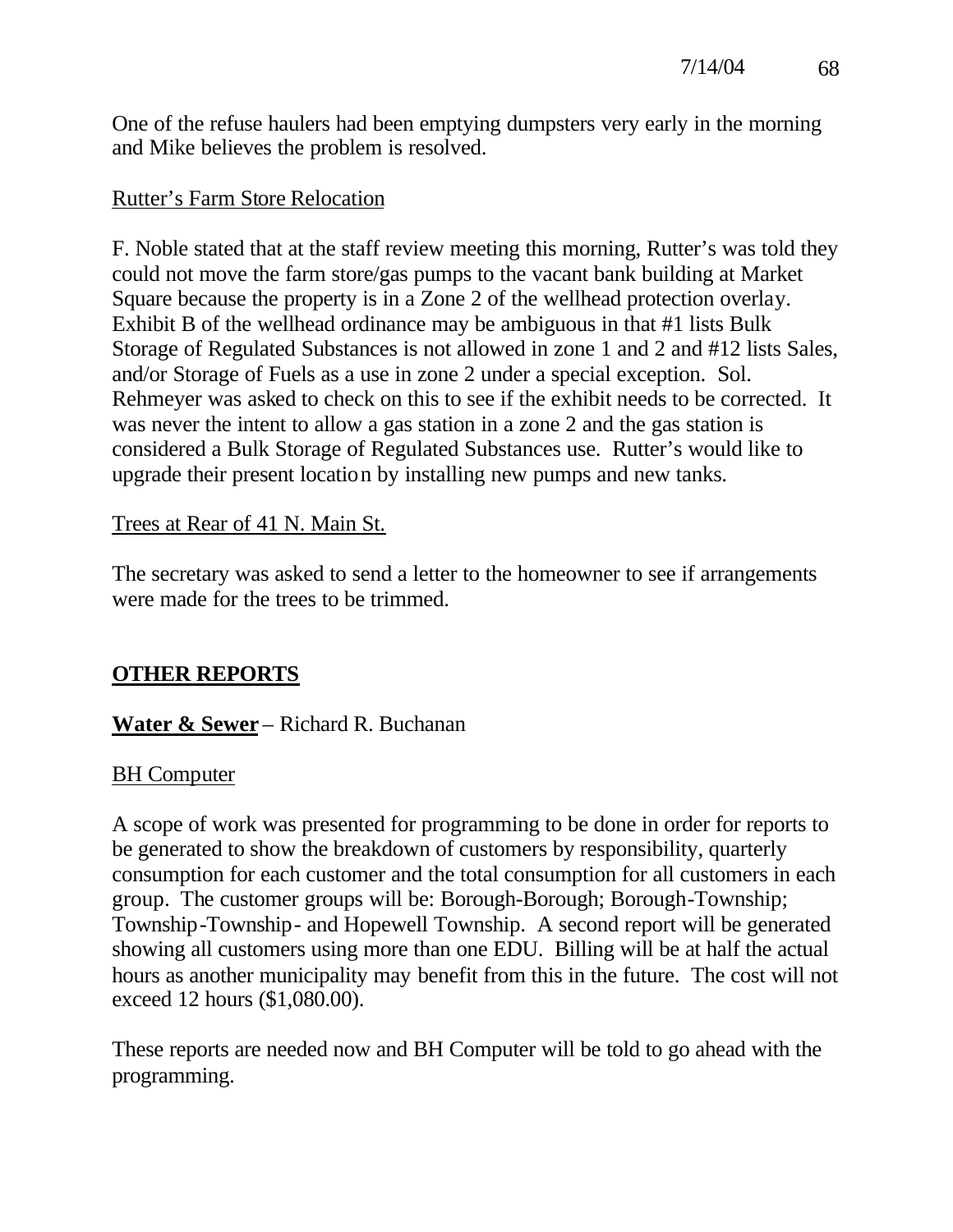#### Shrewsbury Township Sewer

A copy of a letter Shrewsbury Township sent to New Freedom Borough was received. It looks like the joint water and sewer committees will need to meet to discuss capacity.

#### Pumphouse Wells

Tom Simmons was told to proceed with the Pumphouse Wells as designed by Paul Miller. Eng. Holley will inspect the different phases of construction. The design will be submitted to the SRBC and DEP for approval prior to construction.

#### Keeny Basin New Well

Paul Miller staked the potential sites for the new well. DEP will visit on July 22 to evaluate each site and then notify the Borough which site(s) is acceptable. At that time, the Borough will negotiate with Phil Robinson and the property owner for a right of way agreement to begin test drilling the wells. The farmer will be reimbursed for crop damage.

#### Shrewsbury Square Shopping Center

The developers have requested four more EDUs. They currently have 32. An invoice will be sent for the four additional EDUs and they will be told they should project how many more they will need and purchase them as there is no guarantee the capacity will be there; they are taking a risk.

#### Chick Fil-A Deduct Meter

The restaurant does not qualify for a deduct meter as they use less than 5 EDUs and do not water plants for resale.

#### York Water Meters

Only one meter could not be read this past quarter and the meter was read from inside. Buck drafted a letter that will be sent to the property owners in Presidential Heights who do not have a Borough meter that at this time, we will not require the installation of a meter, but we may in the future.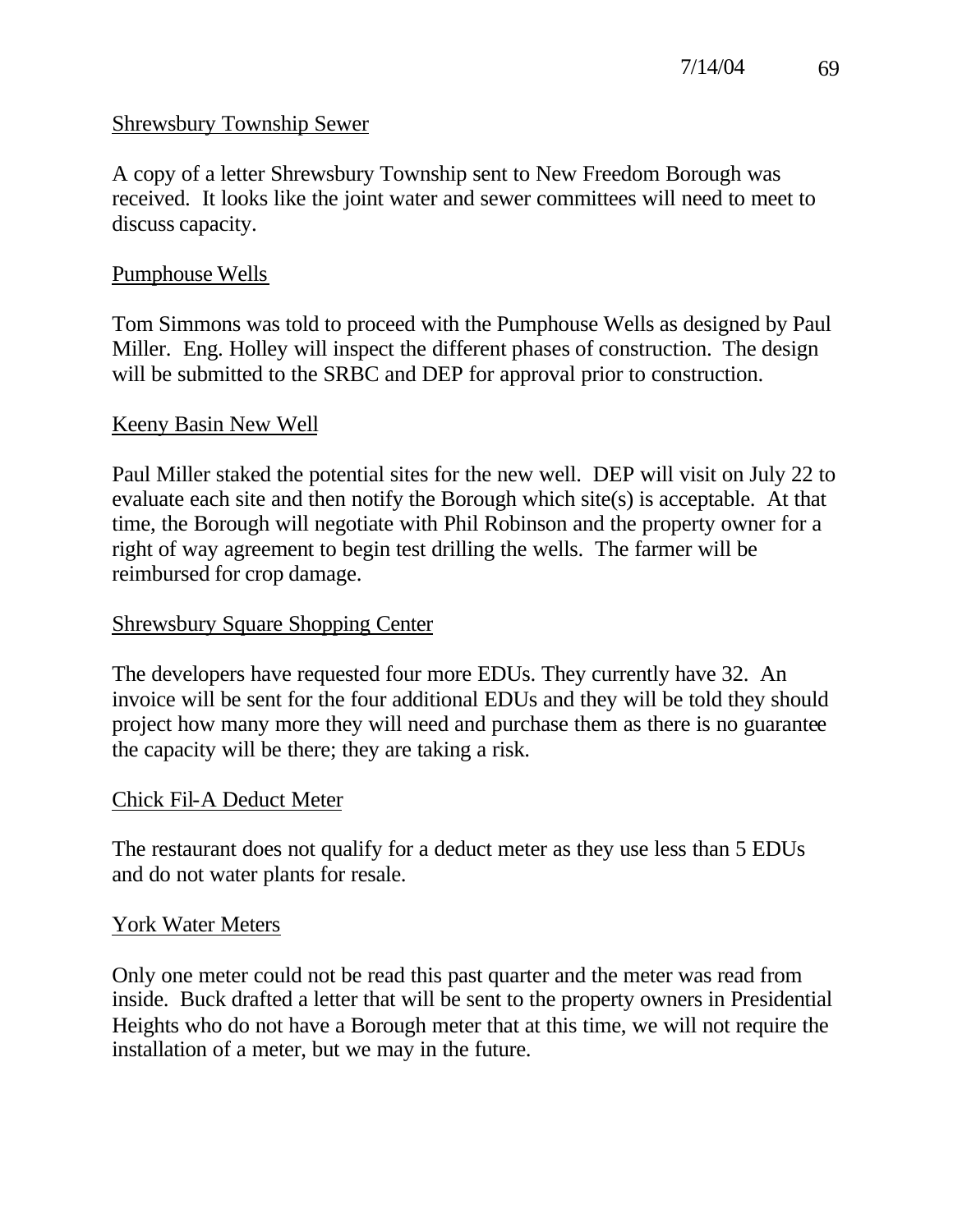## Wellhead Protection

A meeting is set for August 25 at 7:30 p.m.

Brian stated DEP has asked Brian to present our plan at upcoming meetings as our plan was the best plan submitted. There are only a handful of approved plans in the State.

# Forest Lakes Sewer Station Spill

There were three spills in the past six months. Buck authorized the purchase of two new impellers and two new variable speed motors. The station spills when there is a large amount of rain and it is thought that sump pumps are connected. The Public Works Department will be installing the meter radio reads in Strawberry Fields, Forest Lakes and on Essex Circle Dr. Twelve leaks in the Forest Lakes interceptor will be repaired this year.

# **Public Roads & Lighting** – Christopher M. Skoglind

# Covington Dr. Repaving

The repaving will start toward the end of next week.

# Essex Circle Dr. Sinkhole

Two solutions were received for repairing this continual problem. Money will be budgeted for next year.

# Overhead Electric Service Letter

A letter was received from a resident on E. Clearview Dr. about eliminating the overhead electrical service in his development. It's not the Borough's call to suggest this and it would impact not only Met Ed, but Verizon and other utilities. We are not positive the outages are caused by the overhead lines because if a circuit blows, it could be anywhere, not solely as a result of overhead wiring problems. We will forward the letter to Met Ed.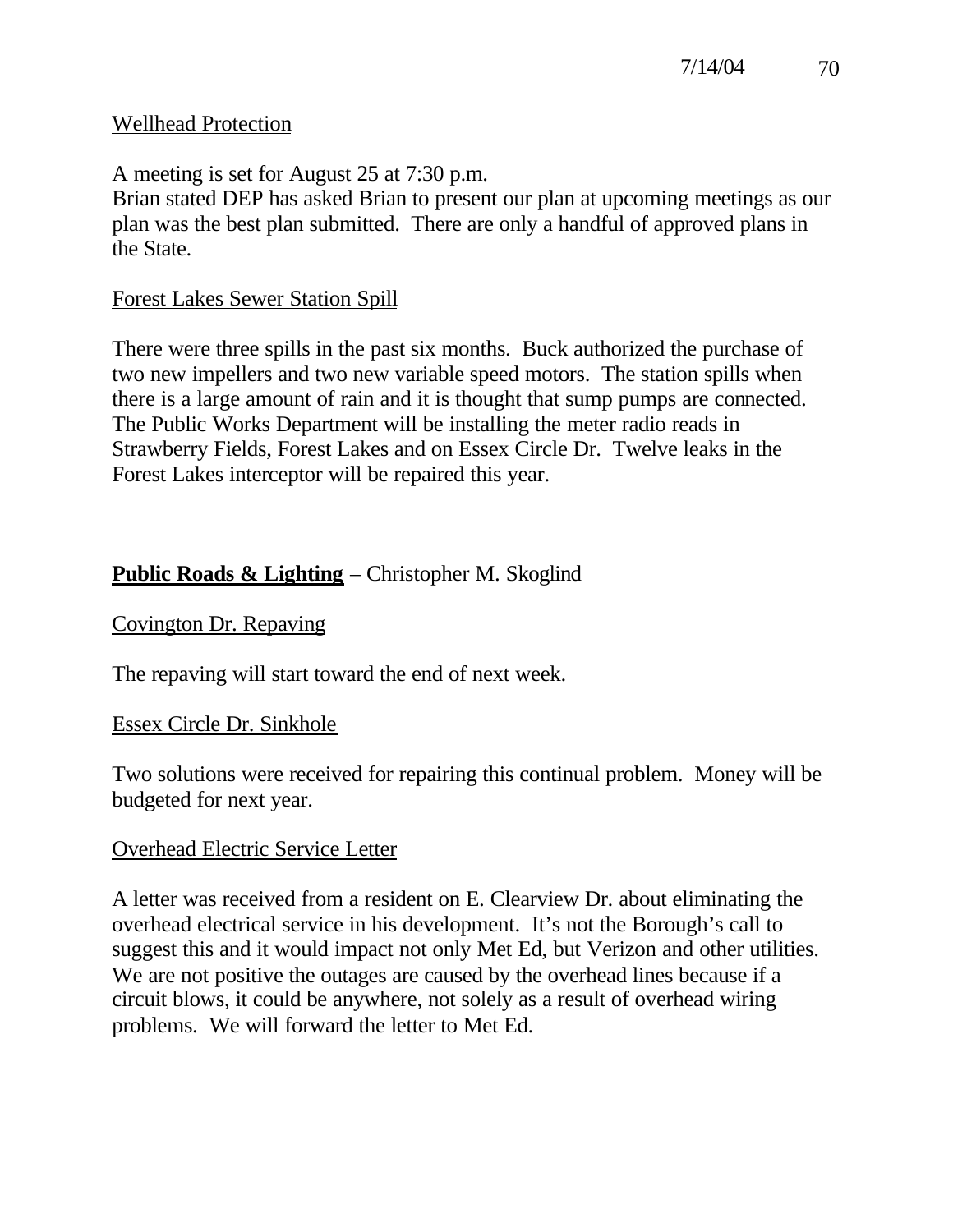## **Public Lands, Buildings and Finance** – Frederick C. Noble

## Public Works Garage

The new metal pole building behind the Christ Lutheran Cemetery is located in Shrewsbury Township and they have told us we do not need a land development plan. Eng. Holley is working on property lines and right of way access.

## Former Library Building

A meeting was held with Pen-Mar and a lease arrangement for \$1.00 a year with Pen-Mar doing all renovations, improvements and maintenance is being discussed. They are to provide us with a sketch plan.

# **ENGINEER'S REPORT**

# **SOLICITOR'S REPORT**

## Ordinance #2004-4 Amending Family Definition

E. Stoley moved to approve Ordinance #2004-4 amending the definition of Family in the zoning ordinance.

## Cable Franchise Agreement

A letter was received from Adelphia's attorney. Sol. Rehmeyer feels our protection of adequate customer service lies within the federal laws that govern cable systems. Adelphia wants a ten year lease with a five year renewal.

## Fire Hydrant Ordinance

A draft was sent to Fire Chief Tony Myers and comments were received. A letter highlighting sections four and five will be sent to all property owners who have hydrants on their property asking for their comments. The ordinance requires clearance of three feet radius.

## Revised Burn Ban Ordinance

Sol. Rehmeyer would like comments on the revised burn ban ordinance.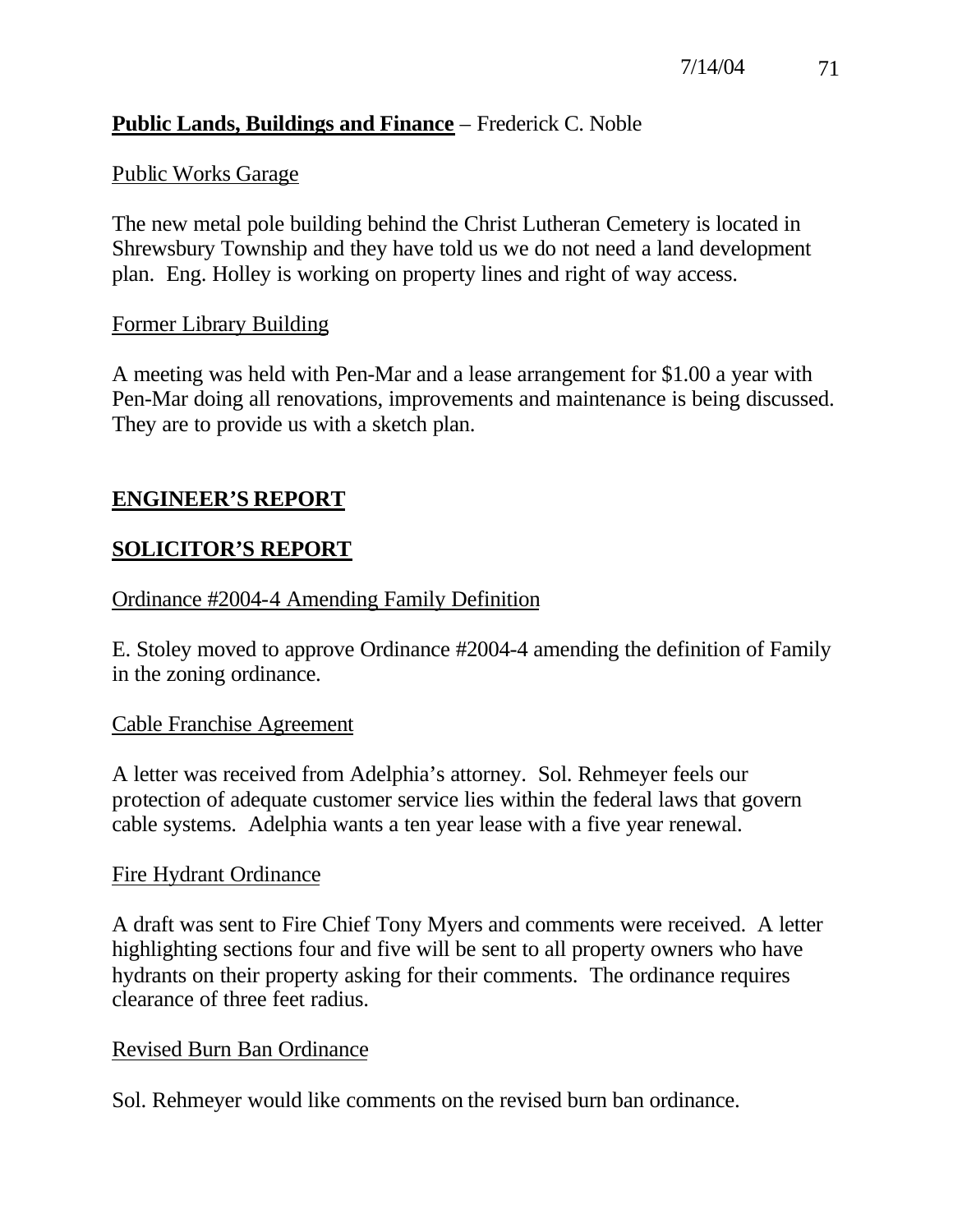## Uniform Construction Code Board of Appeals

Sol. Rehmeyer has been informed the Township does not want to participate in a joint appeals board. The Borough will join in with the County-wide Board of Appeals for now.

#### Loitering and Curfew Ordinance

There was discussion as to whether Council wanted to change the ordinance. Sol Rehmeyer was asked to contact Chief Childs to ask if there is justification to change the ordinance.

#### Freedom Systems

A letter will be sent to the Bureau of Purchases asking for an investigation into the matter. Freedom Systems has been unresponsive.

#### A.Grim's Glass and Plastics

Sol. Rehmeyer will contact Mr. Miller's attorney toward a settlement of the matters based on the list discussed at the executive session last month.

## **Public Safety, Welfare and Personnel** – Frederick C. Noble

#### National Guard Duty

William Murphy will be sent to Virginia for National Guard training in August for one week.

The policy is the Borough will reimburse the difference in National Guard pay to include the average overtime amount, also.

#### Personnel Meetings

The Public Works Department would like to meet in September.

#### Tax Collector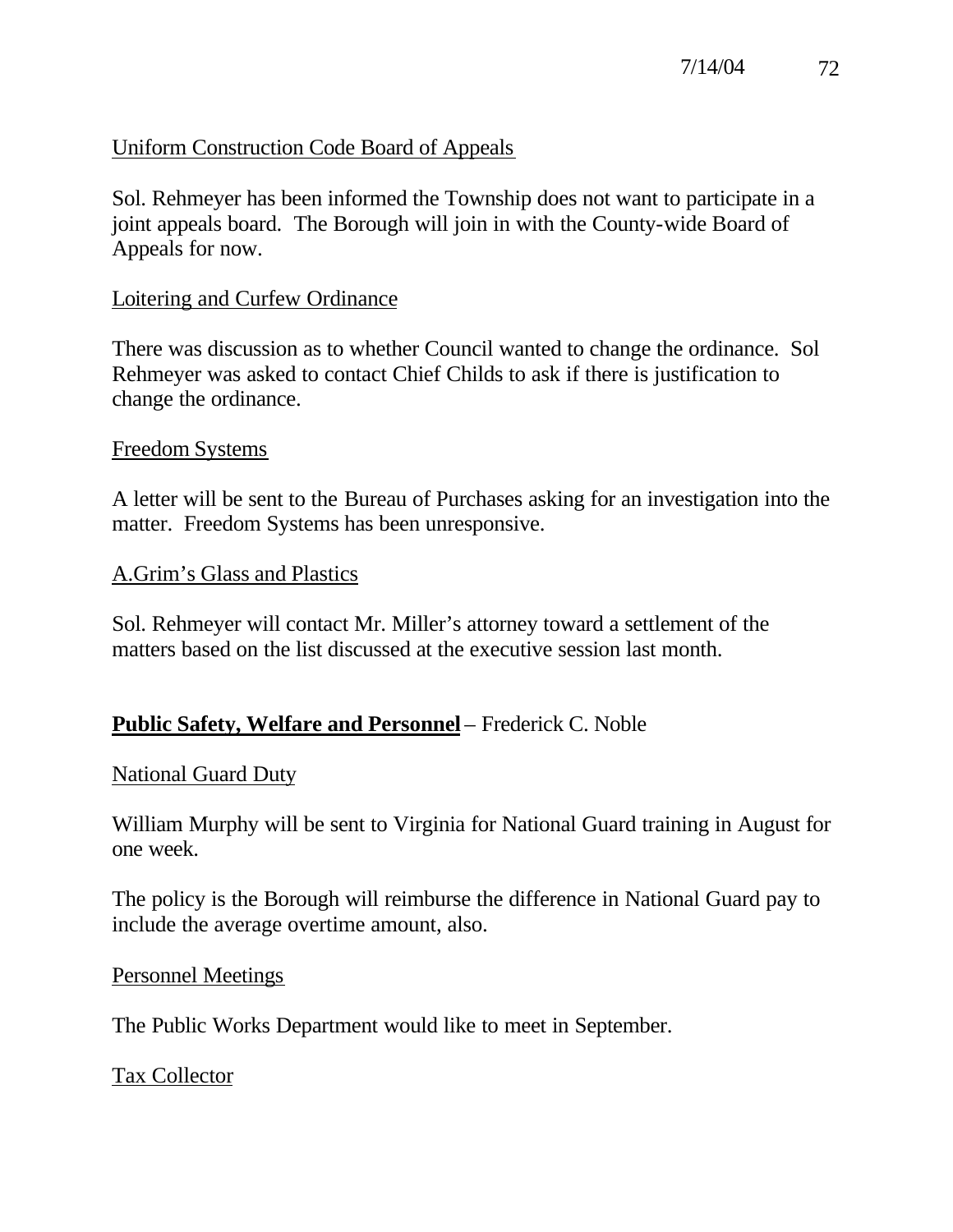D. F. Martin & Co. audited Rick Fairbend's books and found them to be in order. Judy Kroh has taken over and the Borough reimbursed her for a printer/fax/copier machine.

## **Secretary's Report** – Cindy L. Bosley

#### New Computers

Information is being gathered toward purchase of two new computers for the office and one for the Public Works Department.

Annual Appreciation Dinner

The dinner will be on Friday, November 12.

Part-time Office Help

The office is ready to hire a part-time clerk. Monies were budgeted for this year.

#### Trick or Treat

Trick or Treat will be on Saturday, October 30 this year since Halloween falls on a Sunday.

## **York Area Tax Bureau** – Frederick C. Noble

A letter was sent to the Director, Lois Kashner, asking if they processed the 132 residents who were not found on the tax records but should be added.

## **Recreation Board** – Frederick C. Noble

No audit of the regional recreation board's books or equipment has been called. We did not get a response to our ad for recreation board members.

## **Subdivision, Land Development and Zoning** – Eric W. Stoley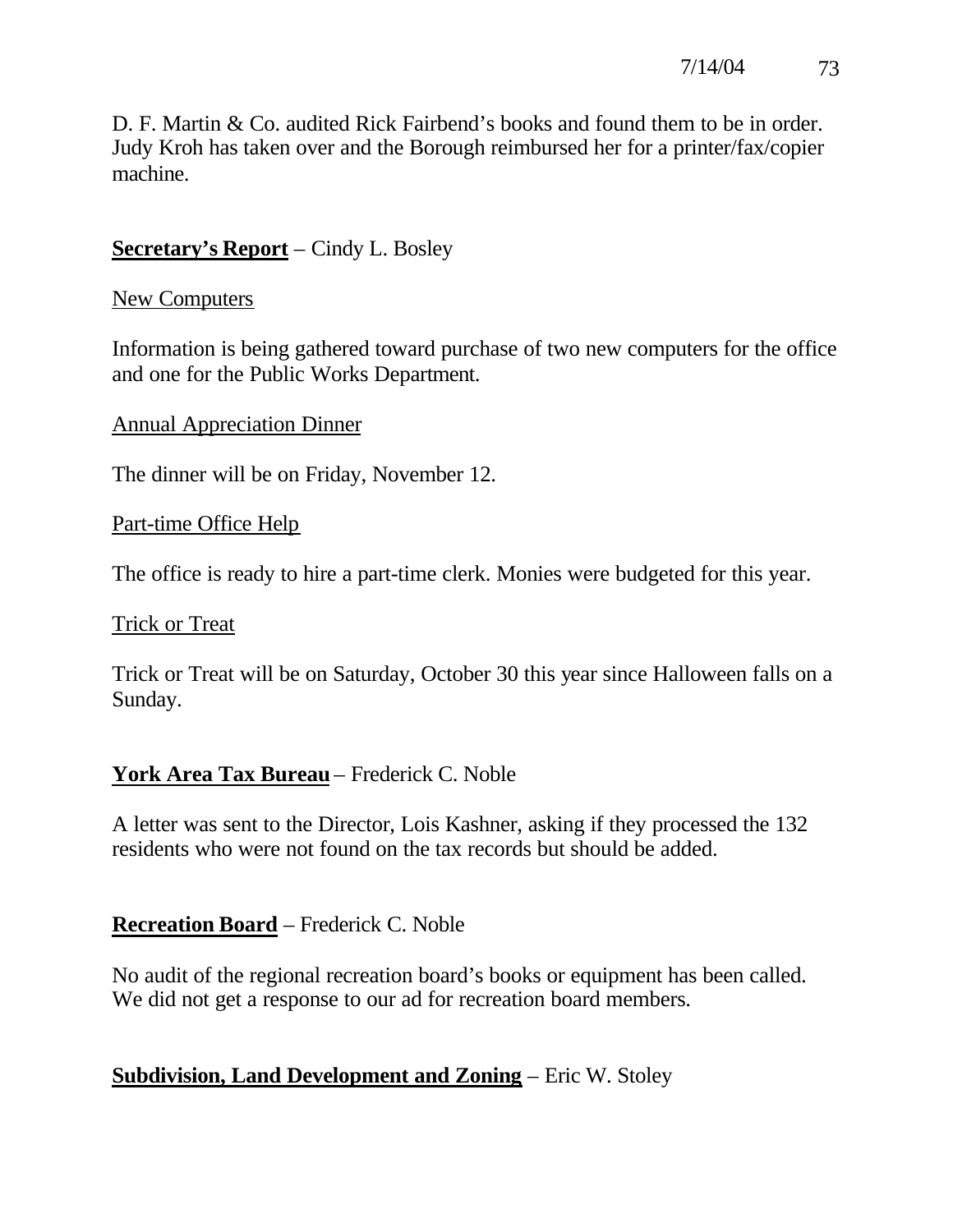## Trout Run Concept Plan

The concept plan was reviewed in the staff review meeting this morning.

## Southern York Turf and Tractor Land Development Plan

The subdivision committee would like to review the plan before it comes before council next month.

# **Planning Commission/Regional Planning Commission** – Eric W. Stoley

## Curves for Women Special Exception

The Planners met to review the special exception request for a recreational facility to be allowed at the Factory building.

## **Southern Regional Police Commission** – Richard R. Buchanan

The report for June was highlighted. One of the police dogs was used during the Presidential visit last week. Chief Childs is in favor of our support of the Quick Response Team.

R. Buchanan moved to commit \$500.00 each year for the Quick Response Team. E. Stoley seconded. The motion carried with all in favor.

Buck stated the State Police will now be dispatched from Harrisburg so officers may not know the area as well. It could lead to an increase in calls outside the jurisdiction.

# **UNFINISHED BUSINESS**

## **NEW BUSINESS**

## Errors and Omissions Insurance

F. Noble said word has come back from our insurance agent that the board and commissions are covered under our errors and omissions policy.